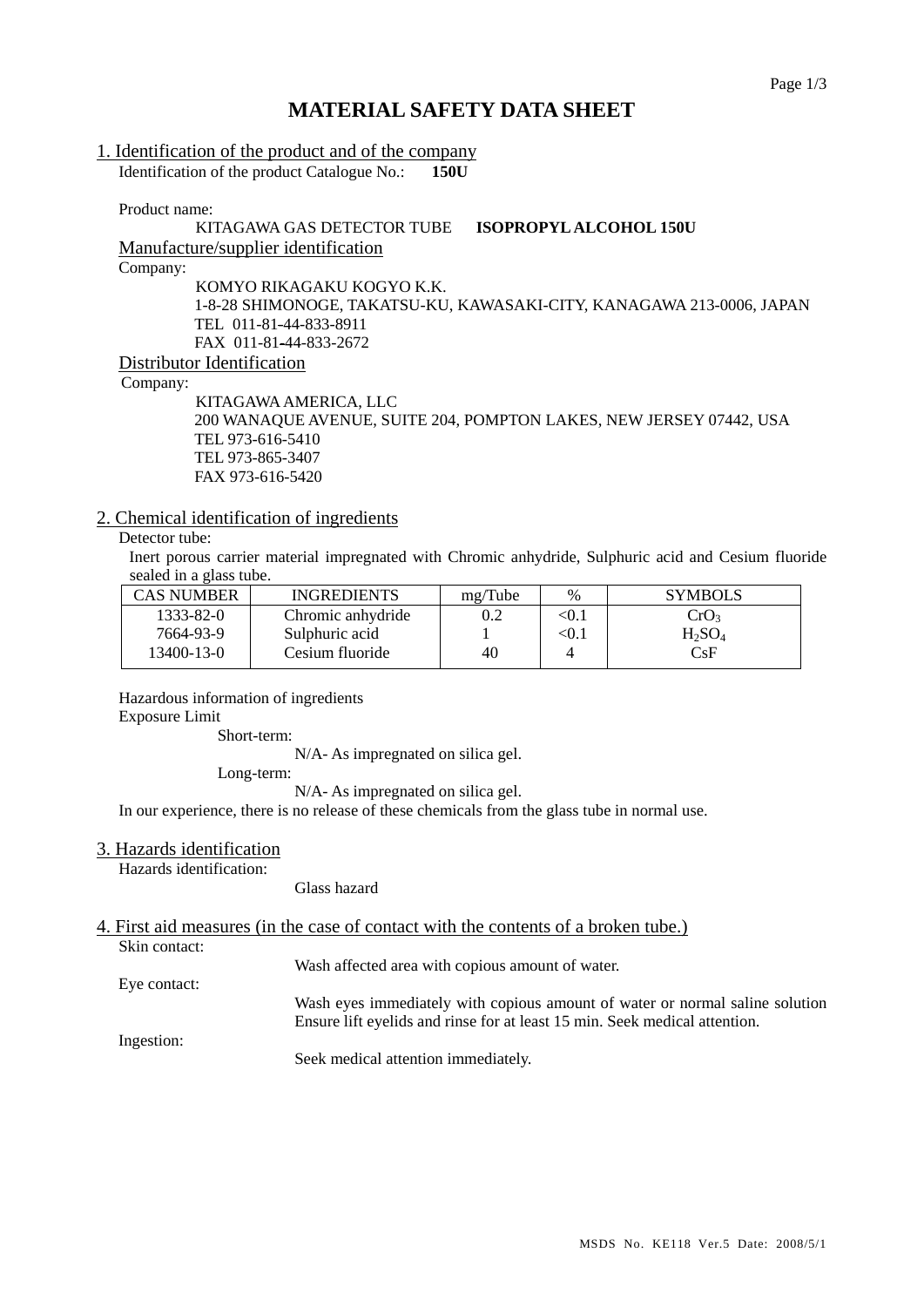| <u>5. Fire fighting measures</u><br>Flash point:       |                                                                                                                                                                |  |
|--------------------------------------------------------|----------------------------------------------------------------------------------------------------------------------------------------------------------------|--|
| Extinguishing media:                                   | Non-combustible                                                                                                                                                |  |
|                                                        | All known extinguishants can be used.                                                                                                                          |  |
| Special fire fighting Procedures:                      | None                                                                                                                                                           |  |
| Unusual fire & Explosion hazards:                      |                                                                                                                                                                |  |
|                                                        | Negligible fire hazard when exposed to heat or flame.                                                                                                          |  |
| 6. Accidental release measures<br>Personal protection: |                                                                                                                                                                |  |
|                                                        | Do not pick up broken glass with bare hands if the tube is broken. Cover with<br>inert absorbent such as vermiculite. Sweep up and contain for waste disposal. |  |
| 7. Handling and storage<br>Handling & use:             |                                                                                                                                                                |  |
|                                                        | Ensure the instructions for use are followed. Safety glasses and gloves should be<br>worn to prevent injury from splintering glass.                            |  |
| Storage:                                               | Keep away from direct sunlight and store at 25 degree C or lower.                                                                                              |  |
| 8. Exposure control/personal protection                |                                                                                                                                                                |  |
| Respiratory protection:<br>Ventilation:                | Not applicable                                                                                                                                                 |  |
|                                                        | Not applicable                                                                                                                                                 |  |
| Other protective equipment:                            | Safety glasses and gloves                                                                                                                                      |  |
| 9. Physical/Chemical properties<br>Appearance:         |                                                                                                                                                                |  |
| Boiling point:                                         | Yellow solid and white solid layers sealed in a glass tube.                                                                                                    |  |
| Melting point:                                         | Not applicable                                                                                                                                                 |  |
|                                                        | Not applicable                                                                                                                                                 |  |
| Specific gravity $(H_2O=1)$ :                          | Not applicable                                                                                                                                                 |  |
| Evaporation rate (BuOAc=1):                            | Not applicable                                                                                                                                                 |  |
| Solubility in water:                                   | Not applicable                                                                                                                                                 |  |
| Vapour pressure:                                       | Not applicable                                                                                                                                                 |  |
| Vapour density:                                        | Not applicable                                                                                                                                                 |  |
| 10. Stability and Reactivity                           |                                                                                                                                                                |  |
| Stability:                                             | Stable at under ambient temperatures and pressures.                                                                                                            |  |
| Incompatibilities:                                     | Not applicable                                                                                                                                                 |  |
| Hazardous decomposition products:                      | None                                                                                                                                                           |  |
| Hazardous polymerization:                              | None                                                                                                                                                           |  |